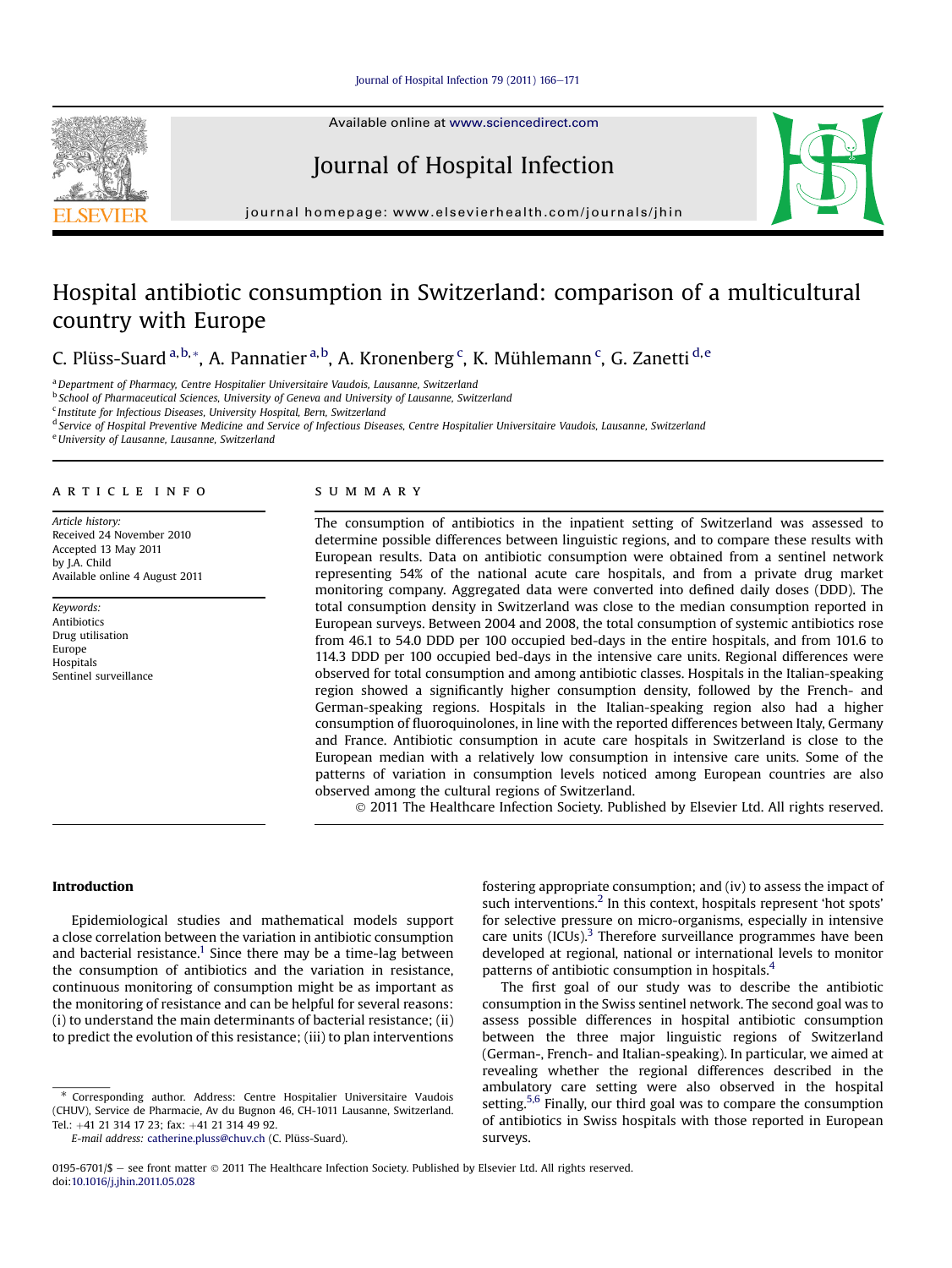#### <span id="page-1-0"></span>**Methods**

## Design and sources of data on antibiotic consumption in Switzerland

This observational, multicentre study was based on two sources of data for the  $2004-2008$  antibiotic consumption in hospitals. (i) Data provided by a private drug market investigation company (IMS Health GmbH, Hergiswil, Switzerland) were purchased for 2004 and 2005. This exhaustive data set included the antibiotic quantities sold to all institutions with acute, intermediate and long term care. (ii) A sentinel network of acute care hospitals was set up in 2004. This network allows detailed analyses that would not be possible with the market data, e.g. adjustment to hospital activity with measurement of antibiotic consumption by linguistic region. We collected antibiotic consumption data from 42 acute care hospitals in 2004 and 57 in 2008, of which 37 were small size hospitals  $( $200$  beds), 14 medium size  $(200-500$  beds), and six$ large size (>500 beds, which includes the five Swiss university hospitals). Thirty-one were located in the German-, 22 in the French- and four in the Italian-speaking regions of Switzerland. The network represented 54% of the total number of acute somatic care hospitals (excluding psychiatric and rehabilitation centres) and 47% of all beds in this category in Switzerland (33% of all beds) and 49%, 73% and 100% in the German-, French- and Italian-speaking regions, respectively. Of the 42 hospitals that participated in the sentinel network in 2004, 39 (93%) provided data in 2008. Twentyfive hospitals (13 small, eight medium, and four large size) also provided data on adult ICUs. Their number increased to 37 (19, 14, and four, respectively) in 2008, representing 51% of the hospitals equipped with ICU beds in Switzerland.

## Sources of data on antibiotic consumption in Europe

From the literature 15 studies or reports were selected from European countries assessing the consumption of antibiotics; results were compared with the Swiss data for all hospitals and their ICUs. $7-16$  $7-16$  $7-16$ 

## Data collection

Data were collected on antibiotic agents for systemic consumption group J01 of the Anatomical Therapeutic Chemical (ATC) classification.<sup>[17](#page-5-0)</sup> Antibiotic consumption (in grams or millions of International Units) was converted into defined daily doses (DDD) using the 2009 release of the DDD by the World Health Organization Collaborative Centre for Drug Statistics Methodology.<sup>17</sup>

For the sentinel network, data were collected from the entire hospitals, and separately from the adult ICUs when possible. Regarding drug market data, IMS Health GmbH used the classification of the European Pharmaceutical Marketing Research Association (EphMRA). By contrast with the ATC classification, EphMRA does not include metronidazole, sulfadiazine, and fosfomycin in its definition of the J01 group.

Data on hospital occupied bed-days and admissions within the sentinel network were collected, enabling expression of the consumption density as DDD per 100 occupied bed-days (DDD per 100 BD) and as DDD per 100 admissions (DDD per 100 A). To compare the Swiss consumption with the studies using the DDD per 1000 inhabitants per day, we used IMS data and demographic features of the Swiss population.

## Data analysis

A one-level mixed model for repeated measurements was used to compare antibiotic consumption across linguistic regions over the years. In the model, the independent variables 'time' and 'linguistic region' were treated as fixed repeated-measures factors, and hospital was treated as a random effect. Two dummy variables were created for the categorical variable 'linguistic region' and were compared to the reference, which corresponded to the German-speaking area in our case. Two-sided  $P < 0.05$  was considered statistically significant.

#### Table I

Use of systemic antibiotics (ATC J01 code, expressed in defined daily doses per 100 bed-days) in 2004 and 2008 in all Swiss sentinel hospitals, and by linguistic region (German-, French- and Italian-speaking)

|                                                                                | All participating hospitals |      |                    | German-<br>speaking<br>hospitals |      |      | French-speaking hospitals |      |                                                 | Italian-speaking hospitals |      |      |                                                 |         |
|--------------------------------------------------------------------------------|-----------------------------|------|--------------------|----------------------------------|------|------|---------------------------|------|-------------------------------------------------|----------------------------|------|------|-------------------------------------------------|---------|
|                                                                                | 2004                        | 2008 | Trend<br>2004-2008 |                                  | 2004 | 2008 | 2004                      | 2008 | Comparison with<br>German-speaking<br>hospitals |                            | 2004 | 2008 | Comparison with<br>German-speaking<br>hospitals |         |
|                                                                                |                             |      | Coef. <sup>a</sup> | P-value                          |      |      |                           |      | Coef <sup>a</sup>                               | P-value                    |      |      | Coef. <sup>a</sup>                              | P-value |
| Total antibiotic use                                                           | 46.2                        | 53.4 | 0.4                | 0.208                            | 46.7 | 52.9 | 41.6                      | 54.3 | 1.3                                             | 0.659                      | 68.5 | 63.9 | 13.2                                            | 0.023   |
| Penicillins (J01C)                                                             | 19.0                        | 23.7 | 0.2                | 0.323                            | 22.1 | 26.7 | 18.4                      | 24.9 | $-2.9$                                          | 0.070                      | 21.5 | 23.7 | $-2.6$                                          | 0.397   |
| Combinations of<br>penicillins and<br>$\beta$ -lactamase<br>inhibitors (J01CR) | 16.1                        | 19.8 | 0.0                | 0.824                            | 16.9 | 21.2 | 14.6                      | 17.8 | $-3.2$                                          | 0.047                      | 16.2 | 16.8 | $-4.2$                                          | 0.193   |
| Cephalosporins<br>(3rd and 4th<br>generation <sup>b</sup> )                    | 5.2                         | 5.6  | $-0.2$             | 0.011                            | 4.3  | 4.7  | 5.3                       | 6.8  | 2.3                                             | < 0.001                    | 13.3 | 8.2  | 5.6                                             | < 0.001 |
| Carbapenems <sup>c</sup>                                                       | 1.6                         | 2.8  | 0.2                | < 0.001                          | 1.3  | 1.5  | 1.9                       | 3.2  | 0.6                                             | 0.066                      | 1.5  | 3.1  | 1.0                                             | 0.156   |
| Fluoroquinolones<br>(101MA)                                                    | 6.3                         | 8.2  | 0.0                | 0.666                            | 6.0  | 8.0  | 5.6                       | 8.2  | 0.3                                             | 0.685                      | 12.6 | 10.5 | 4.3                                             | 0.002   |
| Macrolides (J01FA)                                                             | 2.6                         | 3.3  | $-0.1$             | 0.296                            | 2.1  | 2.8  | 3.1                       | 4.1  | 0.9                                             | 0.086                      | 5.0  | 4.2  | 1.8                                             | 0.089   |
| Vancomycin<br>(101XA01)                                                        | 0.4                         | 0.8  | 0.0                | < 0.001                          | 0.4  | 0.6  | 0.6                       | 1.1  | 0.3                                             | 0.003                      | 0.7  | 1.2  | 0.5                                             | 0.003   |

<sup>a</sup> A one-level mixed model for repeated measurements used 'time' and 'linguistic region' as fixed effect and 'the hospitals' as random effect. The German-speaking area was used as the reference. The coefficients correspond to the effect of time or linguistic region on the antibiotic use.  $P < 0.05$  was considered statistically significant.

**b** Fourth generation cephalosporins were only represented by cefepime in Switzerland.

 $c$  Only meropenem and imipenem were used in Switzerland.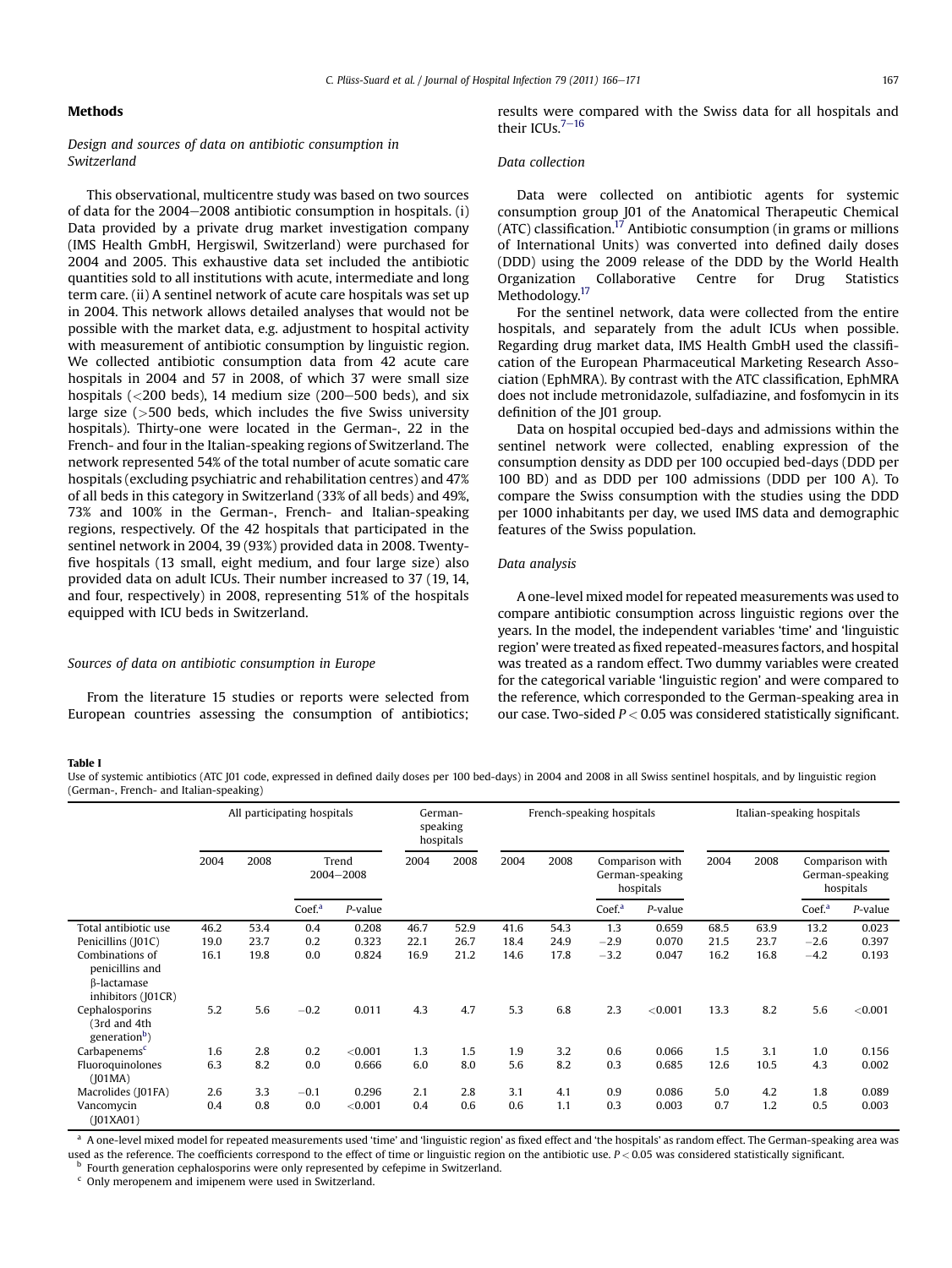| Country     | Study name Ref.               |                | Period of data<br>collection | Hospital type | ICUs (type<br>and number) | Total antibiotic use <sup>a</sup> | Penicillins | Combinations<br>of penicillins | 3rd generation<br>cephalosporins |           |           | Carbapenems Macrolides Fluoroquinolones | Glycopeptides |
|-------------|-------------------------------|----------------|------------------------------|---------------|---------------------------|-----------------------------------|-------------|--------------------------------|----------------------------------|-----------|-----------|-----------------------------------------|---------------|
| Switzerland | Present                       |                | 2008                         | $<$ 200 beds  | 19                        | $114.3(57.7-159.8)$               | 33.3        | 22.3                           | 8.3                              | 10.1      | 9.4       | 6.3                                     | 2.0           |
|             | study                         |                |                              | $200 - 500$   | 14                        |                                   | 35.9        | 25.9                           | 8.1                              | 13.3      | 10.7      | 6.8                                     | 3.5           |
|             |                               |                |                              | University    | $\overline{4}$            |                                   | 33.8        | 23.3                           | 6.0                              | 15.3      | 8.2       | 8.6                                     | 6.9           |
|             |                               |                |                              | hospitals     |                           |                                   |             |                                |                                  |           |           |                                         |               |
| Europe      | Care-ICU                      | $\overline{7}$ | 2005                         | University,   | 35                        | 125.4 (34.8-499.2)                | NA          | NA                             | NA                               | NA        | NA        | NA                                      | NA            |
|             |                               |                |                              | general       |                           |                                   |             |                                |                                  |           |           |                                         |               |
|             |                               |                |                              | hospitals     |                           |                                   |             |                                |                                  |           |           |                                         |               |
|             |                               |                |                              | (8 countries) |                           |                                   |             |                                |                                  |           |           |                                         |               |
| Germany     | MABUSE-                       | 8              | 2002                         | NA            | Inter-ICU $(25)$          | $104^b$ (14.4–182.9)              | 74.1        | NA                             | NA                               | NA        | 7.7       | 12.7                                    | 0.8           |
|             | <b>INTER-</b>                 |                |                              |               | <b>MICU</b> (15)          |                                   | 70          | <b>NA</b>                      | <b>NA</b>                        | <b>NA</b> | 7.5       | 10.9                                    | 1.0           |
|             | <b>REGIO II</b>               |                |                              |               | SICU (13)                 |                                   | 75.7        | NA                             | NA                               | NA        | 3.2       | 12.2                                    | 1.8           |
|             | MABUSE-                       | -9             | 1998-1999-                   | University    | MICU(8)                   | 187 <sup>c</sup>                  | 22.2        | NA                             | NA                               | NA        | 31.4      | NA                                      | $9.8\,$       |
|             | <b>INTER-</b>                 |                | 2000                         | hospitals     | SICU(8)                   | 146                               | 16.5        | NA                             | <b>NA</b>                        | <b>NA</b> | 7.9       | NA                                      | 5.1           |
|             | UNI-II                        |                |                              |               |                           |                                   |             |                                |                                  |           |           |                                         |               |
|             | SARI                          | 10             | Feb 2000-                    | NA            | Inter-ICU $(14)$          | 125.2                             | <b>NA</b>   | NA                             | 15.1                             | 4.2       | NA        | 9.1                                     | 2.2           |
|             |                               |                | Jun 2002                     |               | <b>MICU</b> (10)          | 148.3                             | <b>NA</b>   | <b>NA</b>                      | 19.4                             | 6.1       | <b>NA</b> | 8.7                                     | <b>NA</b>     |
|             |                               |                |                              |               | SICU(11)                  | 138.6                             | NA          | NA                             | 17.5                             | 11.3      | NA        | 8.2                                     | $3.6\,$       |
| France      | <b>INTER-</b><br><b>CCLIN</b> | 11             | 2007                         | NA            | 86                        | $146.6^{d}$                       | NA          | NA                             | <b>NA</b>                        | 3.7       | 3.8       | 19.2                                    | $5.2\,$       |
| Sweden      | $ICU-$                        | 12             | 1999                         | Tertiary      | 9                         | 154.1                             | <b>NA</b>   | NA                             | NA                               | 14.3      | <b>NA</b> | NA                                      | NA            |
|             | <b>STRAMA</b>                 |                |                              | care          |                           |                                   |             |                                |                                  |           |           |                                         |               |
|             |                               |                |                              | County        | 17                        | 117.0                             | <b>NA</b>   | NA                             | <b>NA</b>                        | 11.0      | <b>NA</b> | NA                                      | NA            |
|             |                               |                |                              | hospitals     |                           |                                   |             |                                |                                  |           |           |                                         |               |
|             |                               |                |                              | Local         | 4                         | 107.2                             | NA          | NA                             | <b>NA</b>                        | 5.8       | NA        | NA                                      | NA            |
|             |                               |                |                              | hospitals     |                           |                                   |             |                                |                                  |           |           |                                         |               |
|             |                               | 13             | 2003                         | Academic      | 14                        | 151.0                             | <b>NA</b>   | NA                             | <b>NA</b>                        | <b>NA</b> | NA        | NA                                      | <b>NA</b>     |
|             |                               |                |                              | and non-      |                           |                                   |             |                                |                                  |           |           |                                         |               |
|             |                               |                |                              | academic      |                           |                                   |             |                                |                                  |           |           |                                         |               |
|             |                               |                |                              | hospitals     |                           |                                   |             |                                |                                  |           |           |                                         |               |

<span id="page-2-0"></span>Table II Comparison of antibiotic use density in defined daily doses per 100 bed-days in ICUs between Switzerland and various countries

NA, not available; Inter-ICU, interdisciplinary intensive care unit; MICU, medical ICU; SICU, surgical ICU.

<sup>a</sup> Total antibiotic use (code ATC J01, antibiotics for systemic use), median (range) except if specified otherwise.<br><sup>b</sup> Weighted mean.<br><sup>c</sup> Three-year mean.<br><sup>d</sup> Overall antibiotic use includes ATC codes J01, oral imidazole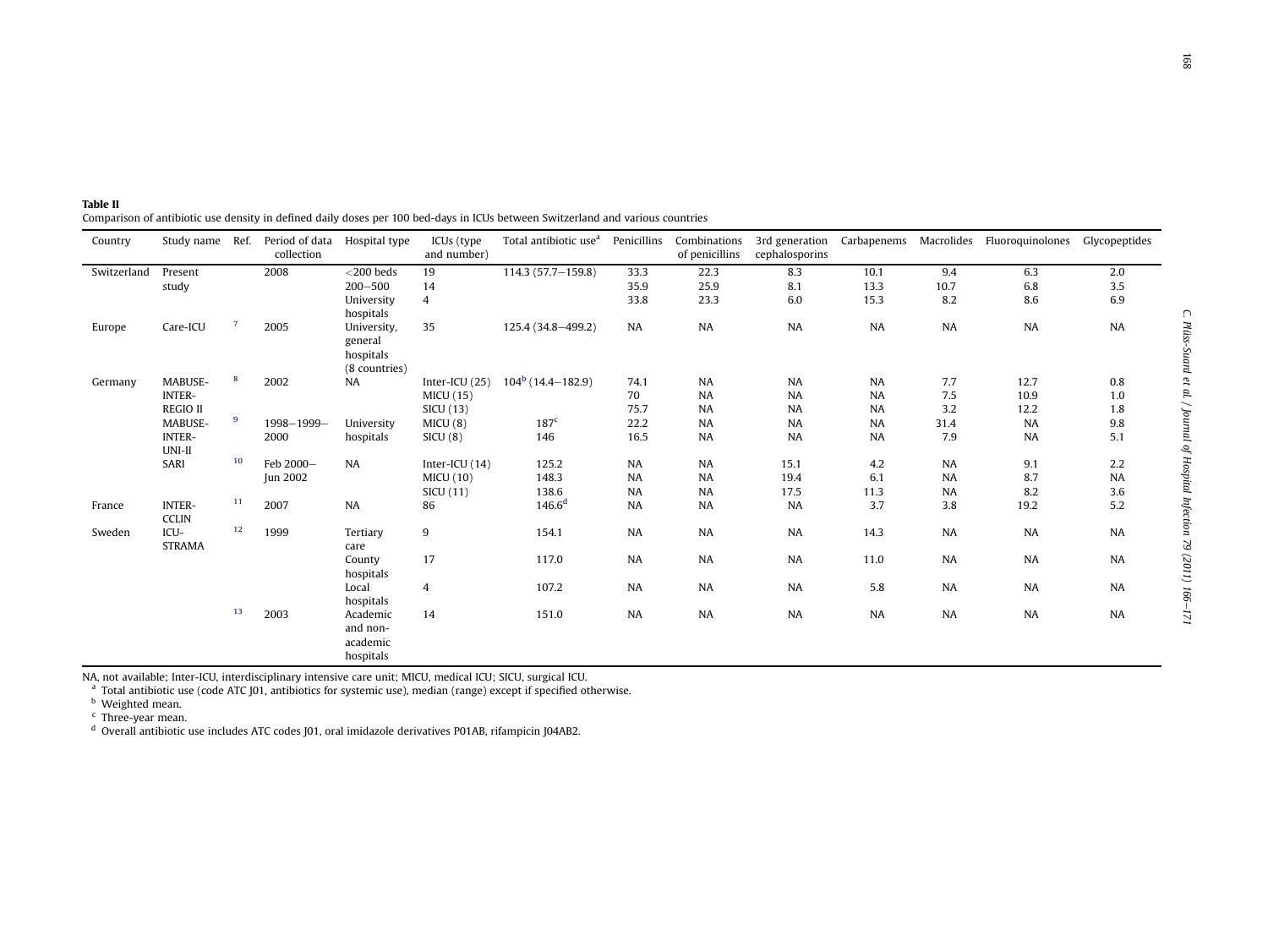Statistical analyses were conducted using the Stata<sup>TM</sup> software 10.0 (Statacorp., Lakeway, TX, USA).

## Results

Total antibiotic consumption in the sentinel network of Swiss hospitals

The total consumption of systemic antibiotics in the sentinel hospitals rose from 46.2 DDD per 100 BD (weighted mean, range: 21.0–97.4) in 2004 to 53.4 DDD per 100 BD (range:  $16.6-78.7$ ) in 2008, a mean annual increase of 4% [\(Table I](#page-1-0)). Measuring antibiotic consumption in DDD per 100 admissions showed a comparable 5% annual increase, from 387.2 in 2004 to 407.0 in 2008. The upward trend was observed in 70% of the hospitals within the network. The density of penicillin consumption ranked first over the five years and ranged from 19.0 to 23.7 DDD per 100 BD. The various combinations of a penicillin and a  $\beta$ -lactamase inhibitor were the most frequently prescribed antibiotics (range:  $16.1-19.8$  DDD per 100 BD). We observed an increased consumption for most antibiotic families, except for tetracyclines and aminoglycosides.

In the 14 ICUs who submitted data between 2004 and 2008, the total consumption of systemic antibiotics rose from 99.9 DDD per 100 BD (weighted mean, range: 42.1–161.9) in 2004 to 111.2 DDD per 100 BD (range:  $57.7-159.8$ ) in 2008, a mean annual increase of 2%. Thirty-seven ICUs participated in 2008, and their total consumption of systemic antibiotics was 114.3 DDD per 100 BD (range:  $57.7-159.8$ ) ([Table II\)](#page-2-0). The consumption of each antibiotic family in the ICUs increased over the five years, except for cephalosporins.

#### Differences in antibiotic consumption between linguistic regions

The density of antibiotic consumption was higher in the Italian-speaking sentinel hospitals (weighted mean: 68.5 and 63.9 DDD per 100 BD in 2004 and 2008, respectively) than in the German-speaking (46.7 and 52.9) and French-speaking (41.6 and 54.3) hospitals [\(Table I\)](#page-1-0). The difference between Italian- and German-speaking hospitals was statistically significant for total antibiotic consumption for the third and fourth generation cephalosporins as well as for fluoroquinolones and vancomycin. Consumption in French-speaking hospitals was significantly higher than in German-speaking hospitals for third and fourth generation cephalosporins and vancomycin, and significantly lower for combinations of penicillins and  $\beta$ -lactamase inhibitors.

According to the mixed model, consumption in ICUs in Italian-speaking hospitals was significantly higher than in ICUs of German-speaking hospitals for third and fourth generation cephalosporins ( $+9.3$  DDD per 100 BD,  $P < 0.01$ ) and vancomycin ( $+2.8$ ) DDD per 100 BD,  $P < 0.01$ ). The difference between the ICUs in the French- and German-speaking hospitals was statistically significant for macrolides  $(+5.2$  DDD per 100 BD,  $P < 0.001$ ), as well as for vancomycin ( $+1.2$  DDD per 100 BD,  $P < 0.05$ ).

## Comparison with Europe

IMS data showed a consumption density of 2.1 DDD per 1000 inhabitants per day in 2005. Swiss hospitals lie slightly higher than the European median reported by the ESAC hospital subproject for 2005 (1.7; range:  $0.8-3.4$ ). The total consumption in the Swiss sentinel hospitals (53.4 DDD per 100 BD) was close to the median values of the ARPAC hospitals from Western (53.6) and Northern  $(48.3)$  countries, where there was less dispersion of the data.<sup>14</sup> Studies conducted in neighbouring countries showed a higher total antibiotic consumption in Italian hospitals (76.8 DDD per 100 BD) compared with German and French hospitals, similar to the regional differences in Switzerland (Table III).<sup>[11,15,16](#page-4-0)</sup> Regional differences were also observed among antibiotic families. More fluoroquinolones were used in the Italian-speaking area of Switzerland (12.5 and 10.0 DDD per 100 BD in 2004 and 2008, respectively) than in German- (6.0 and 7.1) and French- (5.4 and 7.1) speaking areas. Similarly, Italian hospitals showed a higher consumption of fluoroquinolones  $(14.6)$  than German-  $(6.0-8.0)$ and French-  $(5.2)$  speaking hospitals.<sup>[11,15,16](#page-4-0)</sup> Compared to the data from the European Survey of Antimicrobial Consumption (ESAC), Swiss sentinel hospitals showed a proportion of penicillins in association with  $\beta$ -lactamase inhibitors (74%) and cefepime (18%) among the highest in Europe (range:  $1-87%$  and  $0-15%$ , respectively). Quinolone consumption was also relatively high in Swiss hospitals (15% in 2005), whereas the range varied in Europe

#### Table III

Use of systemic antibiotics (ATC code J01) in hospitals: comparison between Switzerland and various countries

| Country     | Study name             | Ref. | Year of data collection | Hospitals             | Total antibiotic use <sup>a</sup> |
|-------------|------------------------|------|-------------------------|-----------------------|-----------------------------------|
| Switzerland | Present study          |      | 2008                    | 31 German-speaking    | 51.2                              |
|             |                        |      |                         | 23 French-speaking    | 54.2                              |
|             |                        |      |                         | 4 Italian-speaking    | 63.9                              |
|             |                        |      | 2005                    | All Swiss hospitals   | 2.1                               |
| Europe      | <b>ESAC</b>            | b    | 2005                    | 13 countries          | 1.7                               |
|             | <b>ARPAC</b>           | 14   | 2001                    | 139 (30 countries)    | 49.6                              |
| Germany     | <b>GERMAP</b>          | c    | 2004                    | 1800                  | 50                                |
|             | MABUSE - INTERREGIO II | 8    | 2002                    | 40                    | 49                                |
|             | <b>NA</b>              | 15   | 2003                    | 145                   | 49.6                              |
| Italy       | <b>NA</b>              | 16   | 2004                    | 5                     | 76.8                              |
| France      | <b>INTER-CCLIN</b>     | 11   | 2007                    | 530                   | $35.9^{g}$                        |
| Netherlands | <b>NETHMAP</b>         | d    | 2008                    | 53                    | 58.1                              |
| Denmark     | <b>DANMAP</b>          | e    | 2008                    | 18                    | 74.9                              |
| Sweden      | <b>SWEDRES</b>         |      | 2008                    | All Swedish hospitals | 53.6                              |

NA, not available.

Data are median values expressed in defined daily doses (DDD) per 100 occupied bed-days, except for Switzerland-2005 and Europe-ESAC-2005 (weighted mean expressed in DDD per 1000 inhabitants per day).

<sup>b</sup> <http://www.esac.ua.ac.be> (accessed 1 March 2011).

<http://www.bvl.bund.de> (accessed 1 March 2011).

<http://www.swab.nl> (accessed 1 March 2011).

<sup>e</sup> <http://www.danmap.org> (accessed 1 March 2011).

<http://en.strama.se> (accessed 1 March 2011).

<sup>g</sup> Overall antibiotic use includes ATC codes J01, oral imidazole derivatives P01AB, rifampicin J04AB.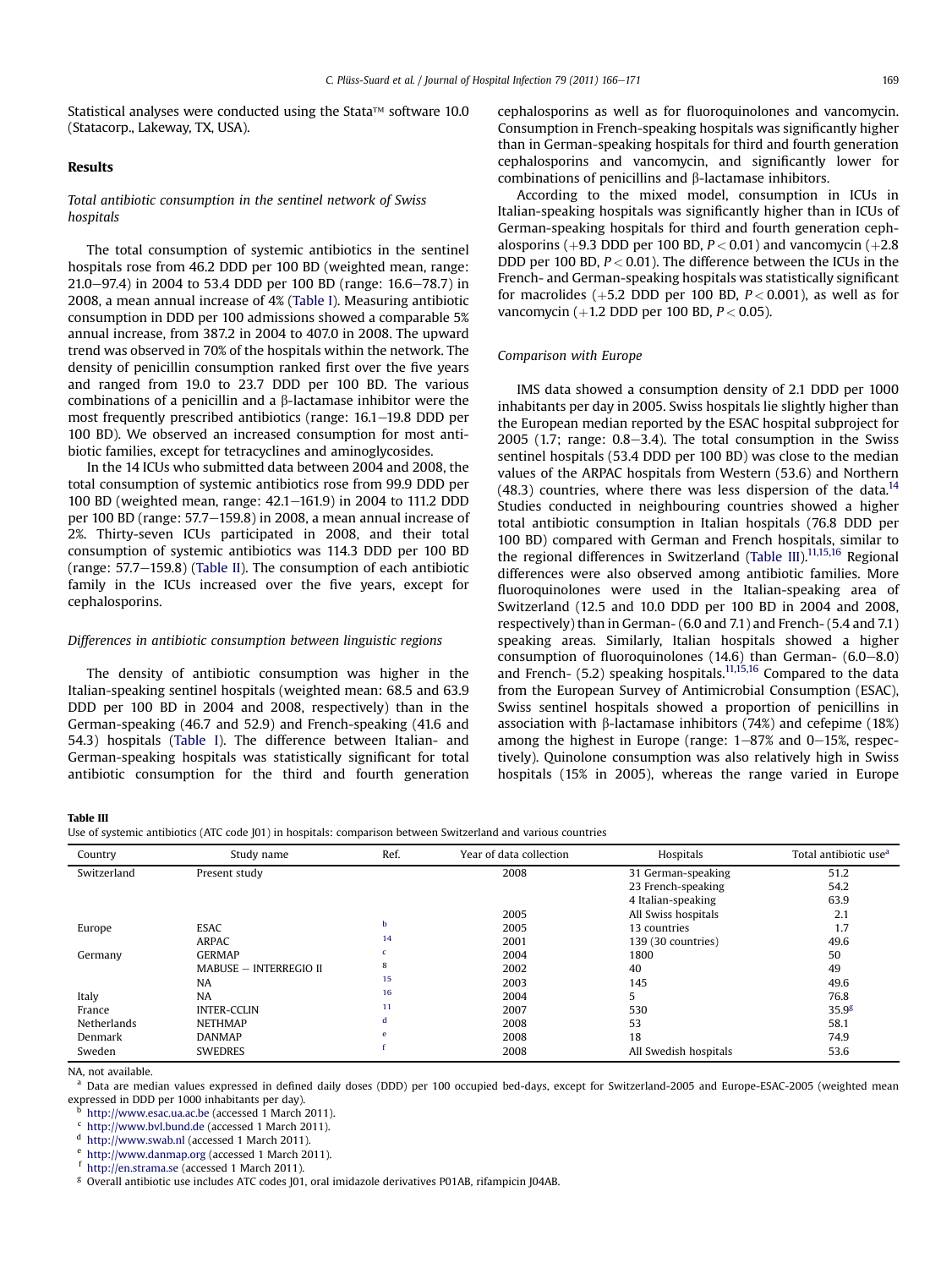<span id="page-4-0"></span>between  $4\%$  in Norway to 17% in Finland.<sup>18</sup> ICUs in the Swiss sentinel network showed the lowest total antibiotic consumption compared with ICUs that participated in European studies [\(Table II\)](#page-2-0). At the antibiotic families level, this lower consumption was observed for penicillins and third generation cephalosporins.

#### Discussion

Surveillance of antibiotic consumption in Switzerland offers a unique opportunity to study three well-defined cultural regions. Our findings revealed that, although the regulation of antibiotic delivery is similar in the three linguistic regions, we found a higher antibiotic consumption in the hospitals of the Italian-speaking area, followed by those in the French- and German-speaking areas. The difference was statistically significant, a finding consistent with other studies. Higher antibiotic consumption in the Italian- and French-speaking part of the country was also observed in outpatient settings.<sup>5</sup> Also, the two Europe-wide surveys (ESAC and ARPAC) that measured the features of antibiotic consumption in hospitals showed a higher consumption in Southern countries (e.g. Italy).<sup>[14,18](#page-5-0)</sup>

Sociocultural factors are well-known determinants of prescribing habits.[19,20](#page-5-0) Switzerland lies at the intersection of three cultural influences (German, French and Italian) and thus reproduces variations observed at the European level. Total antibiotic consumption increased in Switzerland between 2004 and 2008 whereas it decreased in some other European countries (e.g. France, Malta). Hypothetically, the relatively low rate of antibiotic resistance in Switzerland may contribute to a lower awareness of prudent use in Swiss prescribers compared with other countries. Moreover, the study by Filippini et al. in the outpatient setting showing that Switzerland had the lowest antibiotic consumption in Europe may have wrongly reassured prescribers in hospitals.<sup>5</sup> Differences in use in the ICUs have also been observed across linguistic regions, especially with respect to vancomycin, the consumption of which was higher in the French- and Italian-speaking ICUs than in the German-speaking ones. In the current study there was also an upward trend in consumption of vancomycin, although resistance to meticillin remained stable over the study period among staphylococci.

We do not think that our findings were driven by existing guidelines or stewardship programmes at the regional and/or the national level, as such interventions on antibiotic use policies in hospitals have still to be developed in Switzerland. A review by Huttner et al. showed that public campaigns have to take into account the heterogeneity of culture.<sup>[21](#page-5-0)</sup> Our results should encourage Swiss stakeholders to follow this recommendation in future initiatives such as guidelines, or campaigns targeting the general population or healthcare professionals.

The rate of antibiotic resistance is relatively low in Switzerland, but differences in resistance levels have also been observed between geographical regions. For example, French-speaking hospitals have reported higher carbapenem resistance rates among Enterobacter spp. compared with other regions, which correlates with the consumption of carbapenems in this region. Only a prolonged longitudinal monitoring of antibiotic consumption and resistance would allow better deciphering of this mutual relationship.

Vander Stichele et al. highlighted a correlation of total antibiotic consumption between out- and inpatient settings within the countries participating in the ESAC study[.18](#page-5-0) The correlation between in- and outpatients was not observed in our country. For example, Switzerland exhibited the lowest outpatient antibiotic consumption among 26 European countries but was close to the European average regarding acute care hospitals.<sup>5</sup> By contrast, quinolone consumption was also relatively high in the Swiss hospitals, similar to what was observed for ambulatory care [i.e. 20% in Switzerland vs 7% (mean) in other European countries]. This is a matter of concern since quinolones represent one of the antibiotic families whose high consumption is most often associated with development of resistance, including cross-resistance to other antibiotics.

Our study has several limitations. First, a sentinel network is a surveillance system comprising a non-exhaustive group of hospitals. Nevertheless, the high proportion of all Swiss acute care hospitals included in our study (54%, i.e. 47% of total beds) suggests that the data are representative. Second, the DDD methodology allows comparisons between hospitals, but it may inaccurately reflect the dosages chosen in some of them, thus limiting the qualitative appraisal of different prescribers' profiles.<sup>22</sup> Third, adjustment to case-mix would be an improvement, as the population of patients can differ in similar-sized hospitals.<sup>23</sup> Fourth, comparing antibiotic consumption between countries can be biased by differences in methodology, differences in antibiotics involved, the inclusion or not of wards where antibiotic consumption is presumably low (e.g. psychiatric wards) or with long lengths of stay (e.g. rehabilitation wards). $^{24}$ 

In conclusion, Swiss acute care hospitals showed an antibiotic consumption density close to the European median. Differences between linguistic regions mimic the differences observed between European countries.

## Acknowledgements

We acknowledge the important contribution of the sentinel network participants in providing data. We thank Prof. B. Testa and Dr P. Basset for their careful reading of the manuscript.

## Conflict of interest statement

None declared.

#### Funding sources

The study was supported by grant number 407940-112739 (NRP49) from the Swiss National Science Foundation.

## References

- 1. Monnet DL, Lopez-Lozano JM, Campillos P, Burgos A, Yague A, Gonzalo N. Making sense of antimicrobial use and resistance surveillance data: application of ARIMA and transfer function models. Clin Microbiol Infect  $2001:7:29-36$ .
- Lopez-Lozano JM, Monnet DL, Yague A, et al. Modelling and forecasting antimicrobial resistance and its dynamic relationship to antimicrobial use: a time series analysis. Int J Antimicrob Agents  $2000; 14:21-31$ .
- 3. Vincent JL, Rello J, Marshall J, et al. International study of the prevalence and outcomes of infection in intensive care units. JAMA 2009;302:2323-2329.
- Vander Stichele RH, Elseviers MM, Ferech M, Blot S, Goossens H. European surveillance of antimicrobial consumption (ESAC): data collection performance and methodological approach. Br I Clin Pharmacol  $2004:58:419-428$
- 5. Filippini M, Masiero G, Moschetti K. Socioeconomic determinants of regional differences in outpatient antibiotic consumption: evidence from Switzerland. Health Policy 2006:78:77-92.
- 6. Achermann R, Suter K, Kronenberg A, et al. Antibiotic use in adult outpatients in Switzerland in relation to regions, seasonality and point of care tests. Clin Microbiol Infect 2011:17:855-861.
- 7. Hanberger H, Arman D, Gill H, et al. Surveillance of microbial resistance in European intensive care units: a first report from the Care-ICU programme for improved infection control. Intensive Care Med  $2009;35:91-100$ .
- 8. Kern WV, de With K, Steib-Bauert M, Fellhauer M, Plangger A, Probst W. Antibiotic use in non-university regional acute care general hospitals in southwestern Germany, 2001-2002. Infection 2005;33:333-339.
- de With K, Bergner J, Buhner R, et al. Antibiotic use in German university hospitals 1998-2000 (Project INTERUNI-II). Int J Antimicrob Agents 2004:24:213-218.
- 10. de With K, Meyer E, Steib-Bauert M, Schwab F, Daschner FD, Kern WV. Antibiotic use in two cohorts of German intensive care units. J Hosp Infect  $2006:64:231-237.$
- 11. Dumartin C, L'Heriteau F, Pefau M, et al. Antibiotic use in 530 French hospitals: results from a surveillance network at hospital and ward levels in 2007. J Antimicrob Chemother  $2010;65:2028-2036$ .